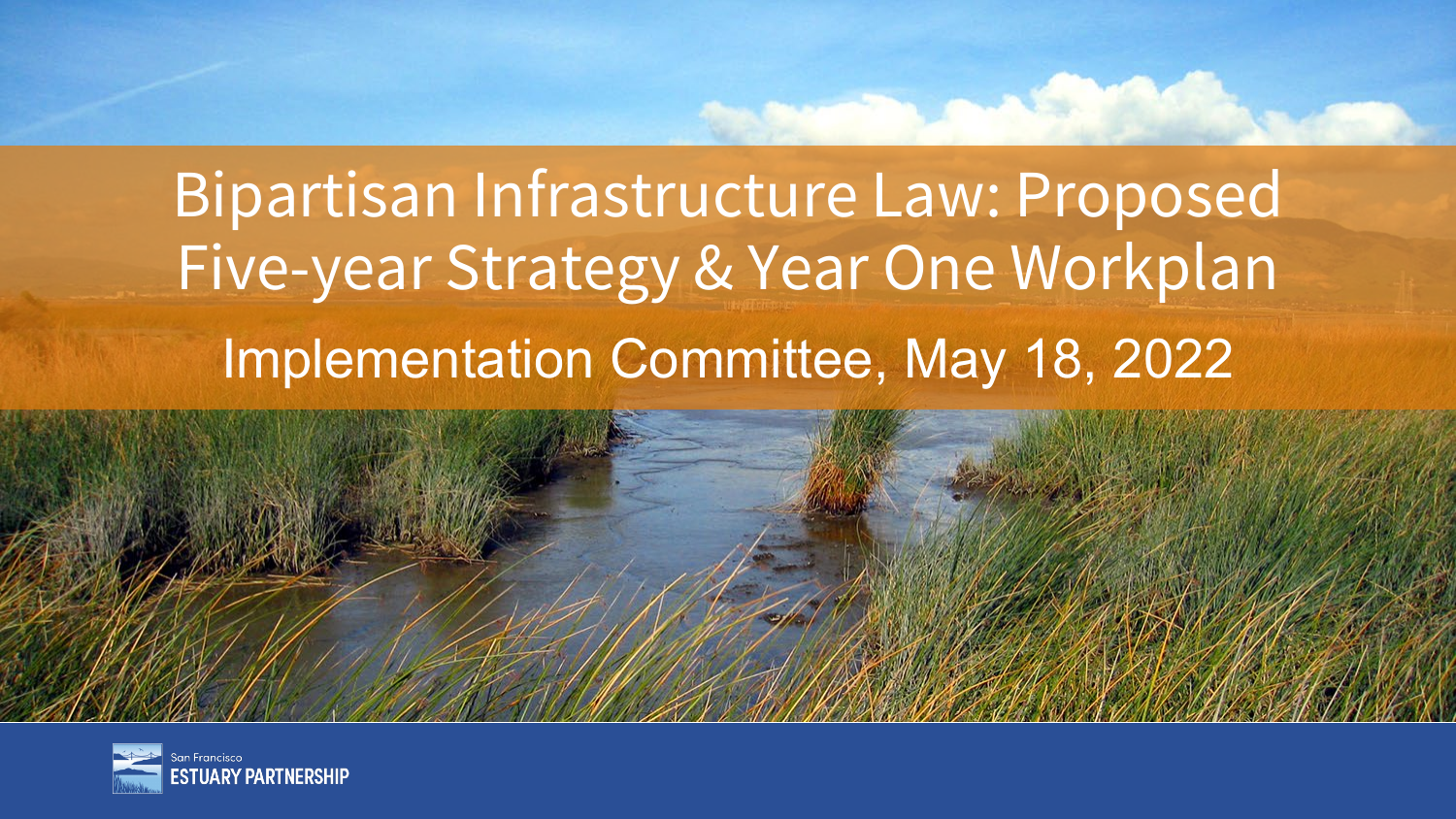**BIL Overview SFEP Strategy 5-Year Projection Year 1 Workplan San Leandro OLU Planning Questions & Answers**



**Partnership in Action**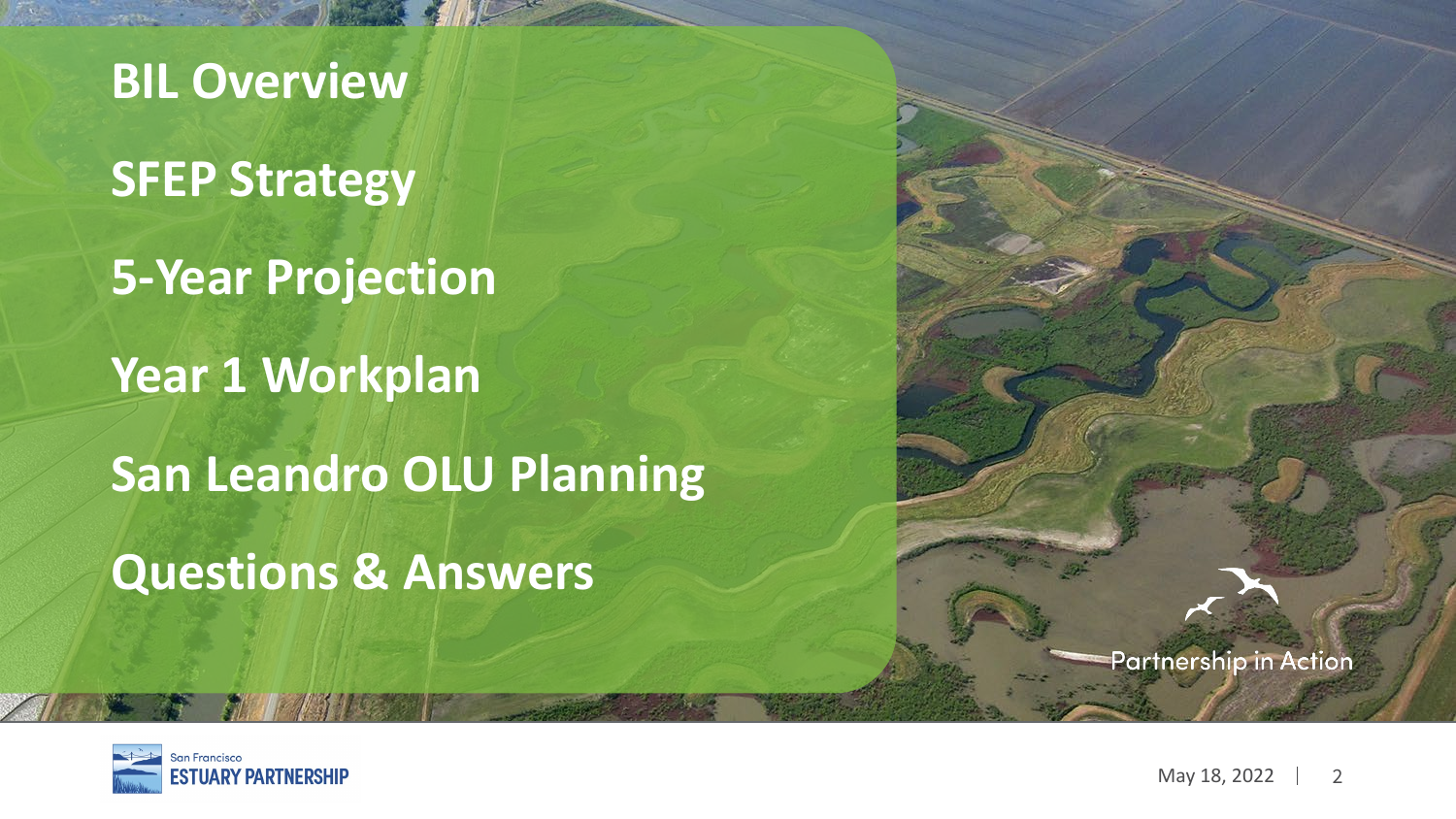# Bipartisan Infrastructure Law (BIL) Funds

- <sup>o</sup> Augmentation of NEP funding -- awarded & tracked separately
- $\degree$  \$909,800 per year for 5 years (\$4,549,000 total)
- $\circ$  First allocation expected ~July 2022 (current FY)
- Draft EPA Guidance:
	- Target equity and climate
	- Consistent with BIL priorities
	- Implement CCMPs
	- Waiver of cost-share/match requirement
	- Spending Strategy Outline & Annual Workplans
	- Annual reporting



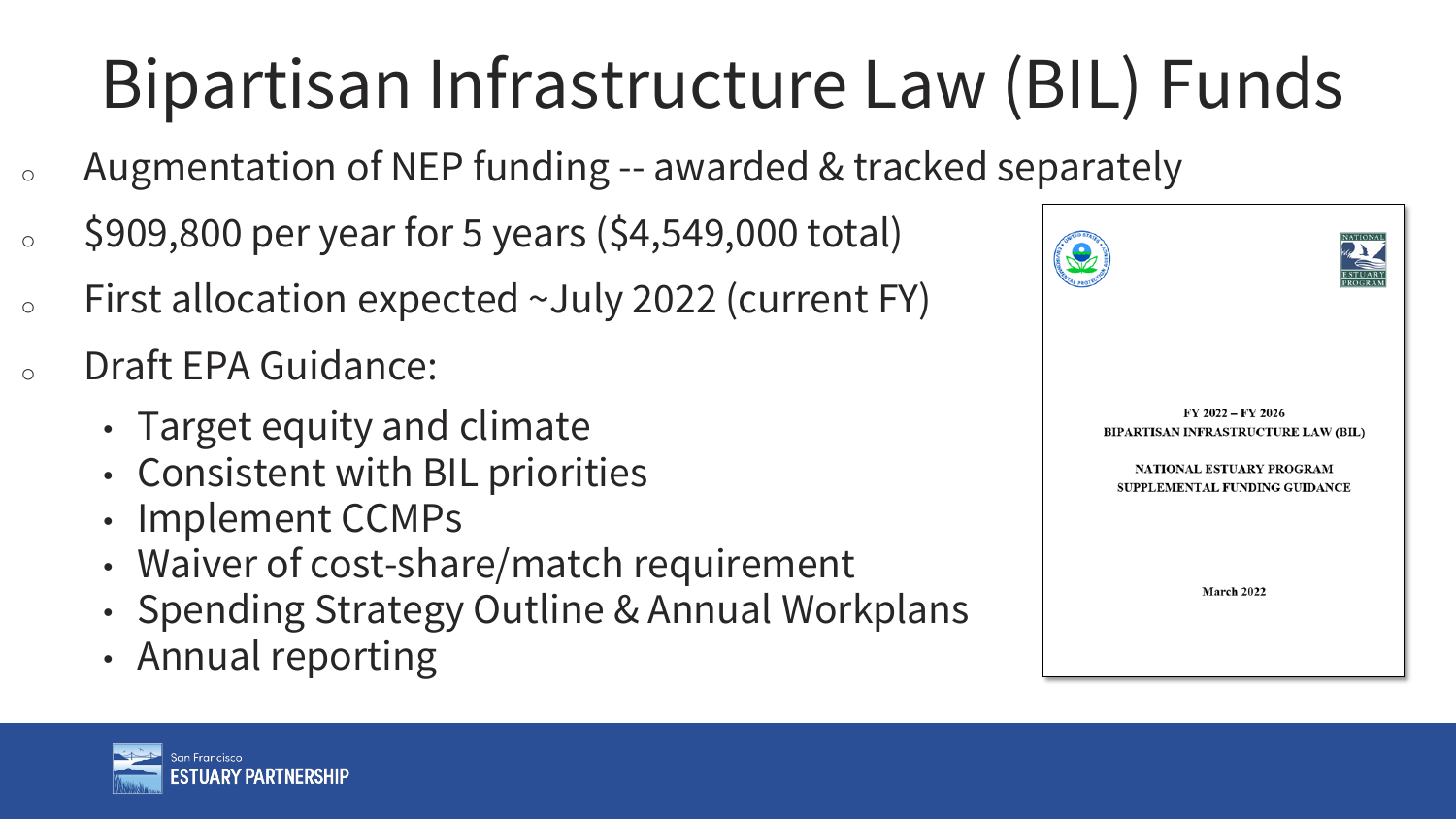## Strategic Approach for 5-Years of BIL Funding *(NO match requirement!)*

- **Build capacity** internally & externally
- Advance **unfunded Estuary Blueprint** tasks
- **Expand existing** programs and projects
- **Leverage** other fund sources



- **Direct funds externally** to support climate adaptation planning and implementation
- Develop & implement **programmatic approaches** for advancing Equity and Outreach & Communications

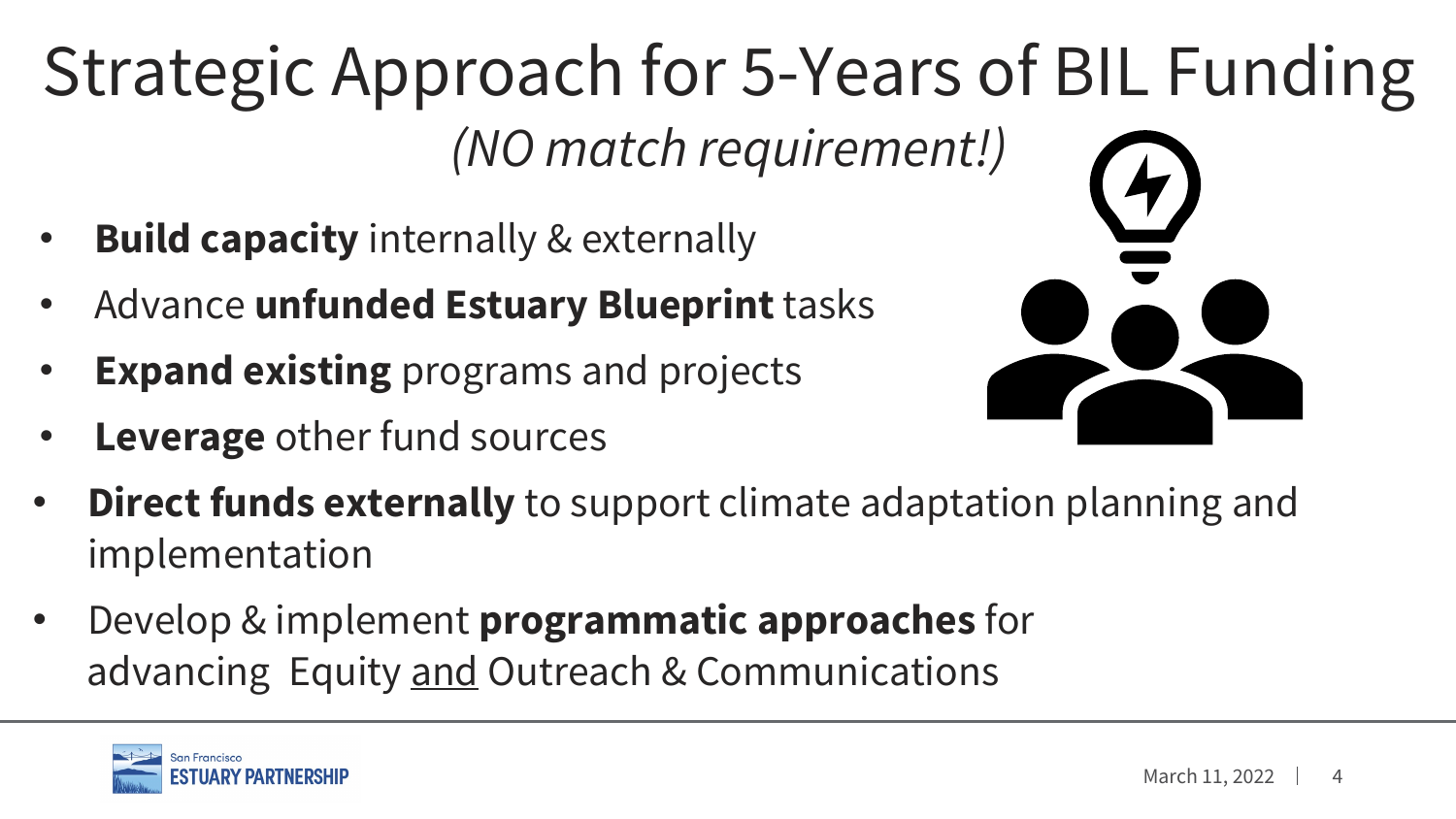## 5-Year Program: Project Categories

**Project Management**

**Adaptation Planning**

**Adaptation Implementation**

**SFEP Equity Program**

#### **SFEP Outreach & Communications**

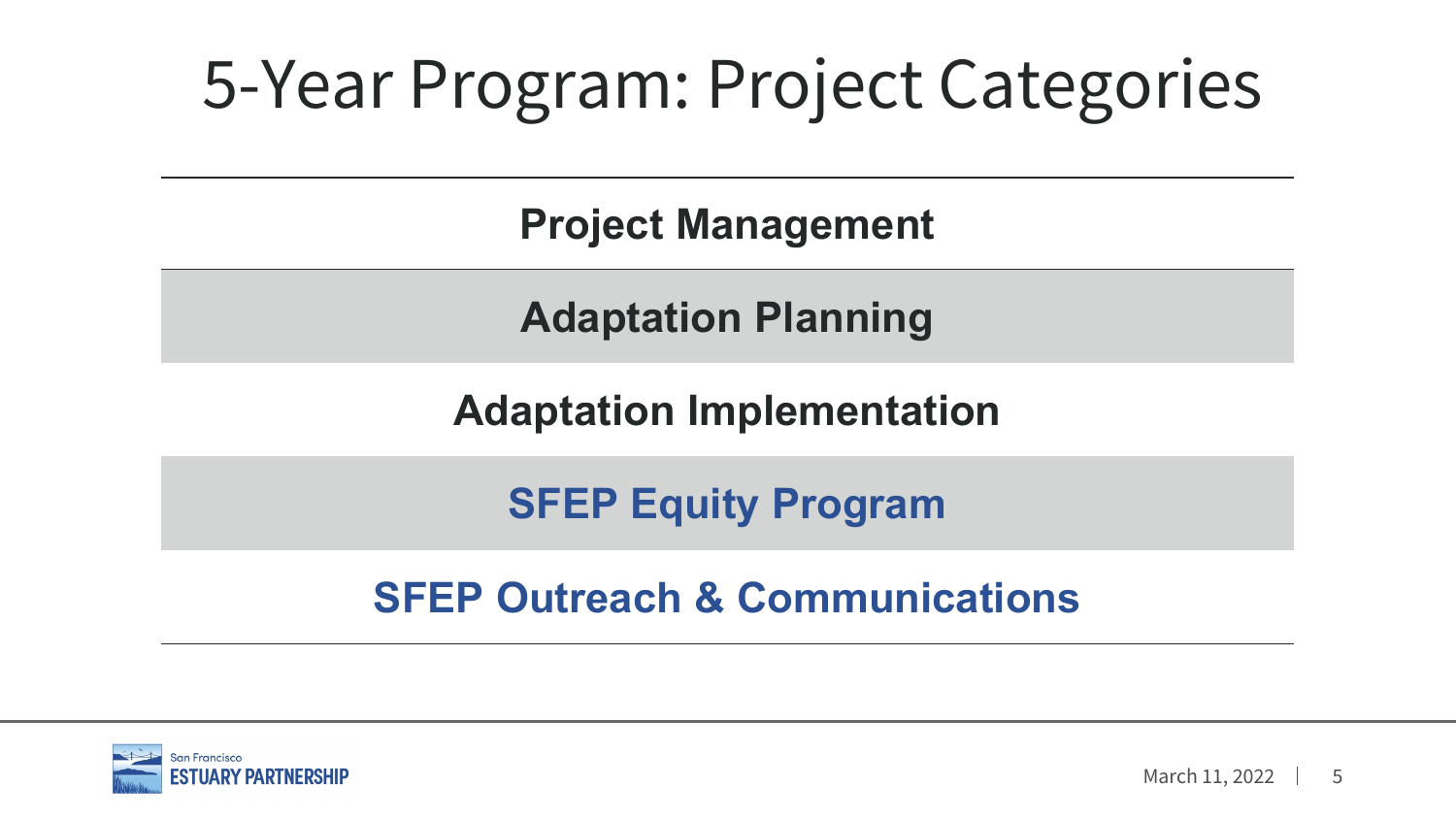# SFEP Equity Program Objectives

#### **Internal**

- Increase awareness of equity and HOW to advance it
- Train staff to be culturally competent and prepared to work with CBOs and Tribes
- Complete Estuary Blueprint equity/community/Tribal tasks
- Develop long-term funding strategies so equity program extends beyond the BIL funding

#### **External**

- Increase capacity of CBOs and Tribes to participate in initiatives as valued partners
- Increase funding received by CBOs and Tribes
- Ensure equitable access to participation through stipends, honoraria, and provision of food

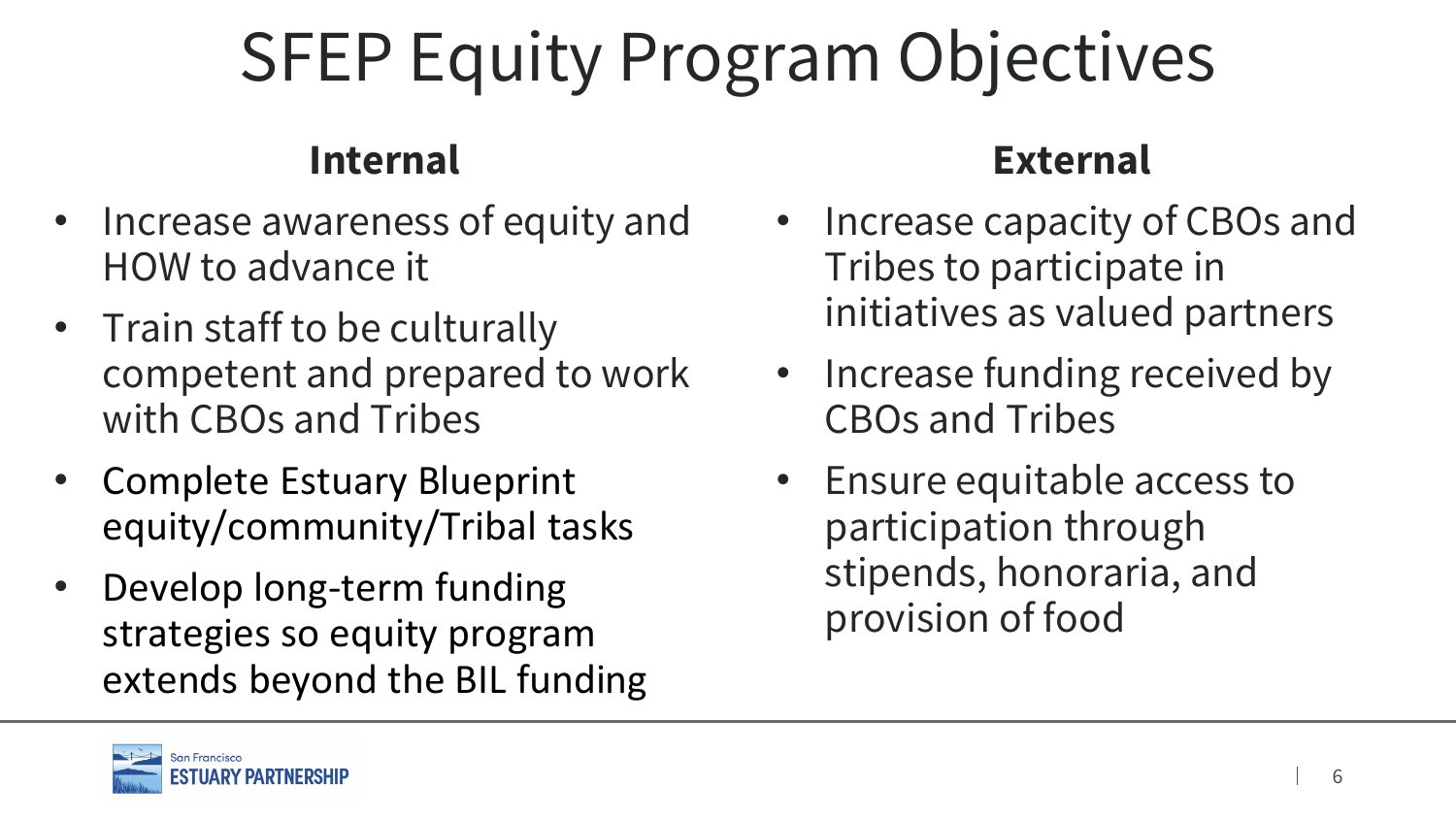## SFEP Outreach & Communications Program **Objectives**

#### **Internal**

- Assess current activities to engage more successfully with existing and new audiences
- Develop long-term funding and staffing plan
- Continue existing outreach and communication activities for consistency and continuity.

#### **External**

- Increase awareness of and support for the collaborative work of SFEP and its partners
- Tell our NEP's story as well as that of the national NEP network
- Develop capacity to increase reach to new/existing target audiences at both regional and national levels.

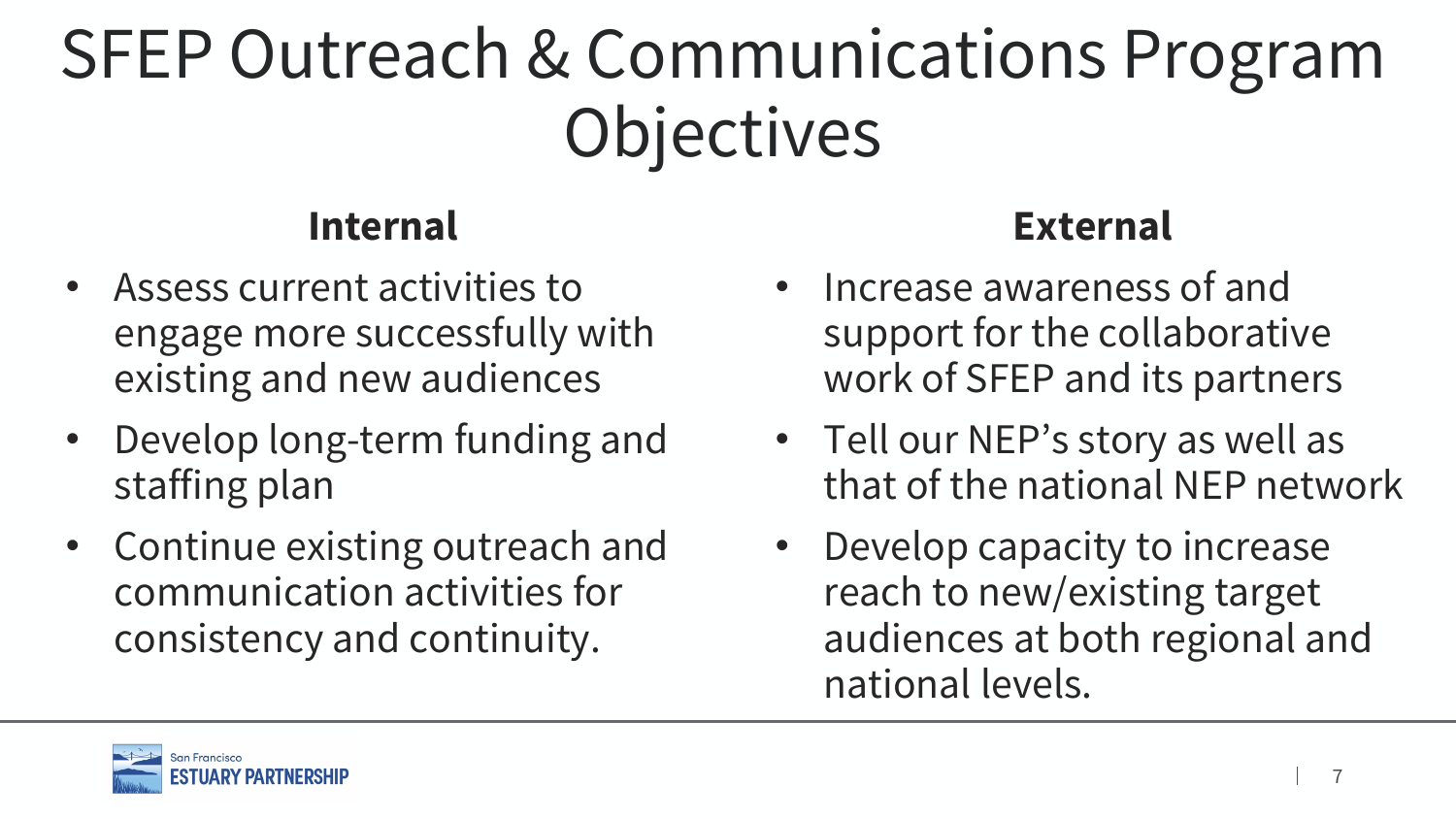### BIL - 5 Year View

| Year 1                                                                                                      | Year <sub>2</sub>                                                                                    | Year <sub>3</sub>                                      | Year 4                                                 | Year 5                                                 |
|-------------------------------------------------------------------------------------------------------------|------------------------------------------------------------------------------------------------------|--------------------------------------------------------|--------------------------------------------------------|--------------------------------------------------------|
| <b>Project Management/Admin</b>                                                                             | <b>Project Management/Admin</b>                                                                      | <b>Project Management/Admin</b>                        | <b>Project Management/Admin</b>                        | <b>Project Management/Admin</b>                        |
| <b>Adaptation Planning/Capacity</b><br><b>Building</b>                                                      | <b>Adaptation Planning/Capacity</b><br><b>Building</b>                                               | <b>Adaptation Planning/Capacity</b><br><b>Building</b> | <b>Adaptation Planning/Capacity</b><br><b>Building</b> | <b>Adaptation Planning/Capacity</b><br><b>Building</b> |
| Accelerated sea level rise adaptation<br>in the San Leandro Operational OLU                                 | <b>TBD</b>                                                                                           | <b>TBD</b>                                             | <b>TBD</b>                                             | <b>TBD</b>                                             |
| <b>State of the Estuary Report</b>                                                                          |                                                                                                      |                                                        |                                                        |                                                        |
| <b>Adaptation Implementation</b>                                                                            | <b>Adaptation Implementation</b>                                                                     | <b>Adaptation Implementation</b>                       | <b>Adaptation Implementation</b>                       | <b>Adaptation Implementation</b>                       |
| <b>Implementing Nature-Based</b><br><b>Solutions: Oro Loma Horizontal Levee</b>                             | <b>TBD</b>                                                                                           | <b>TBD</b>                                             | <b>TBD</b>                                             | <b>TBD</b>                                             |
| <b>SFEP Equity Program</b>                                                                                  | <b>SFEP Equity Program</b>                                                                           | <b>SFEP Equity Program</b>                             | <b>SFEP Equity Program</b>                             | <b>SFEP Equity Program</b>                             |
| <b>SFEP Equity Program Planning</b>                                                                         | <b>Equity Program Implementation</b>                                                                 | <b>Equity Program Implementation</b>                   | <b>Equity Program Implementation</b>                   | <b>Equity Program Implementation</b>                   |
| <b>SFEP Outreach/Communications</b><br>Program                                                              | <b>SFEP Outreach/Communications</b><br>Program                                                       | <b>SFEP Outreach/Communications</b><br>Program         | <b>SFEP Outreach/Communications</b><br>Program         | <b>SFEP Outreach/Communications</b><br>Program         |
| <b>SFEP Outreach/Communications</b><br><b>Program Assessment and</b><br><b>Planning/Existing Activities</b> | <b>SFEP Outreach/Communications</b><br>Program Assessment and<br><b>Planning/Existing Activities</b> | Outreach/Communications Program<br>Implementation      | Outreach/Communications Program<br>Implementation      | Outreach/Communications Program<br>Implementation      |

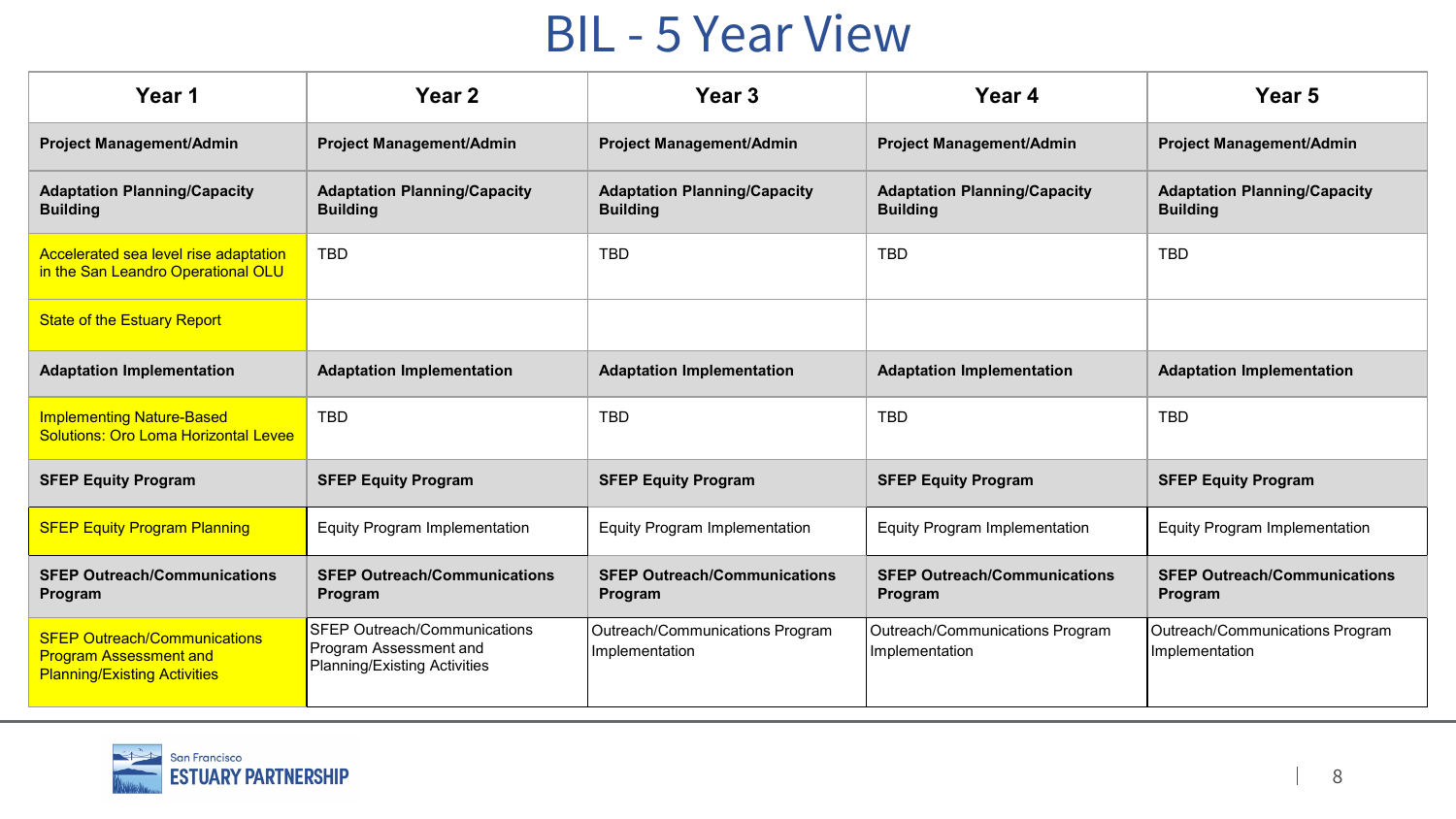| <b>Project Element</b>                                                                       | Leads            | <b>Amount</b> | <b>Outputs/Deliverables</b>                                                                                                                                                                |
|----------------------------------------------------------------------------------------------|------------------|---------------|--------------------------------------------------------------------------------------------------------------------------------------------------------------------------------------------|
| <b>Project Managment/Admin</b>                                                               | <b>SFEP</b>      |               | \$69,800                                                                                                                                                                                   |
| BIL fund project management, tracking, and reporting                                         |                  | \$69,800      | Annual reports                                                                                                                                                                             |
| <b>Adaptation Planning</b>                                                                   | <b>Various</b>   |               | \$590,000                                                                                                                                                                                  |
| Accelerated sea level rise adaptation in the San Leandro Operational<br>Landscape Unit (OLU) | City of Alameda  | \$340,000     | 2-year working group to develop climate resilience action<br><b>Iplan</b>                                                                                                                  |
| State of the Estuary Report                                                                  | <b>SFEP/SFEI</b> | \$250,000     | State of the Estuary Report                                                                                                                                                                |
| <b>SFEP Equity Program</b>                                                                   | <b>SFEP</b>      |               | \$75,000                                                                                                                                                                                   |
| <b>SFEP Equity Program Planning</b>                                                          |                  | \$60,000      | Complete Equity Implementation Plan                                                                                                                                                        |
| Grantwriting (internal/external)/Direct Expenses to compensate<br>community participation    |                  | \$15,000      | Submit grant proposals; provide honoraria, stipends & food                                                                                                                                 |
| <b>Adaptation Implementation</b>                                                             | <b>Various</b>   |               | \$100,000                                                                                                                                                                                  |
| Implementing Nature-Based Solutions: Oro Loma Horizontal Levee                               | <b>OLSD</b>      | \$100,000     | Construction (reconfigured cells) and continued monitoring to<br>advance understanding of Horizontal levees to provide<br>shoreline flood protection, habitat, and water quality benefits. |
| <b>SFEP Outreach/Communications Program</b>                                                  | <b>SFEP</b>      |               | \$75,000                                                                                                                                                                                   |
| Existing Outreach & Communications Activities                                                |                  | \$12,500      | Continued expansion of existing audiences and existing<br>communications channels and materials                                                                                            |
| SFEP Outreach & Communications Program Planning                                              |                  | \$62,500      | Assessment report (Year 2)                                                                                                                                                                 |
| <b>TOTAL</b>                                                                                 |                  | \$909,800     | \$909,800                                                                                                                                                                                  |

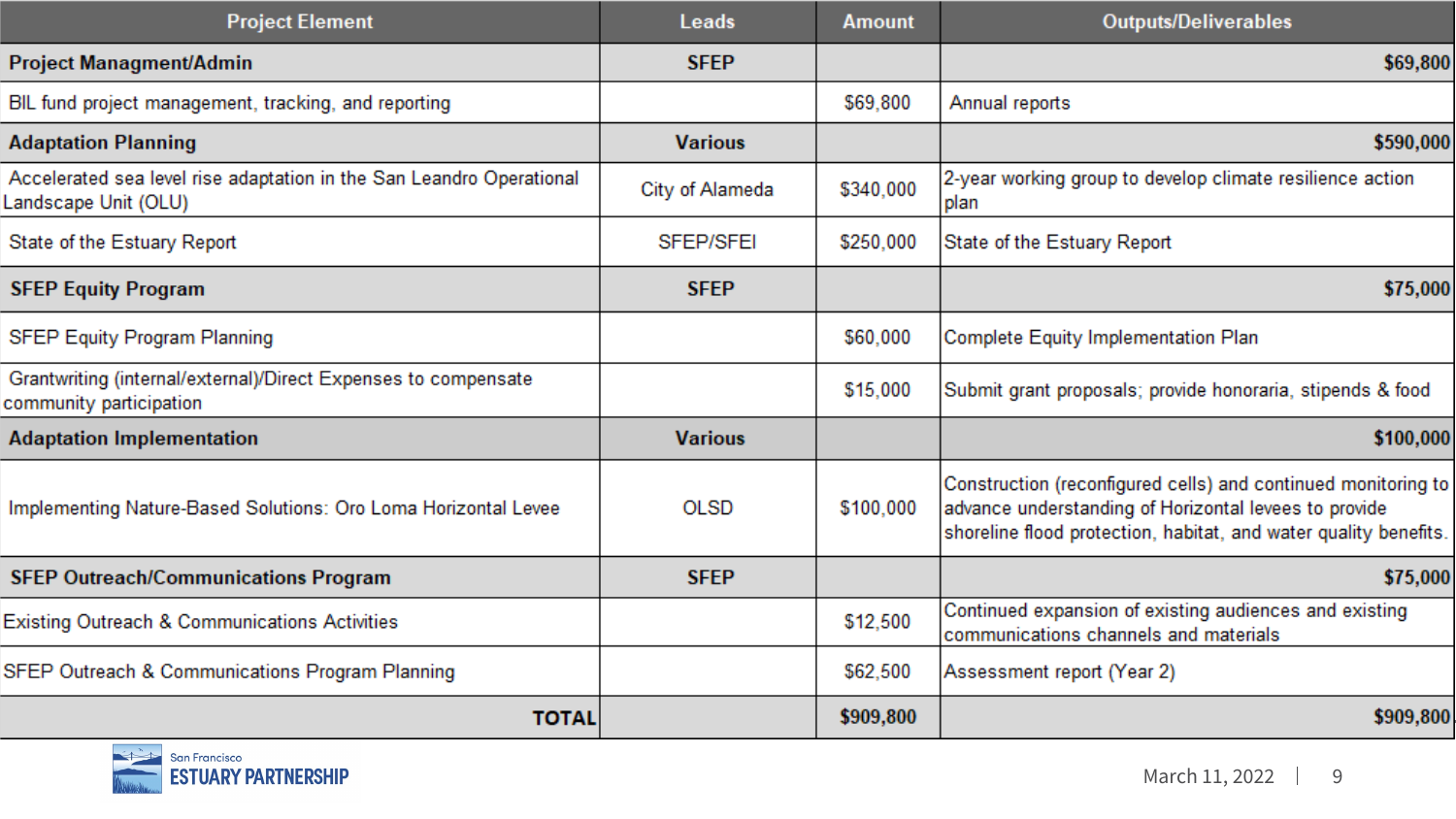### **Adaptation Planning in the San Leandro OLU** Danielle Mieler Sustainability and Resilience Manager City of Alameda